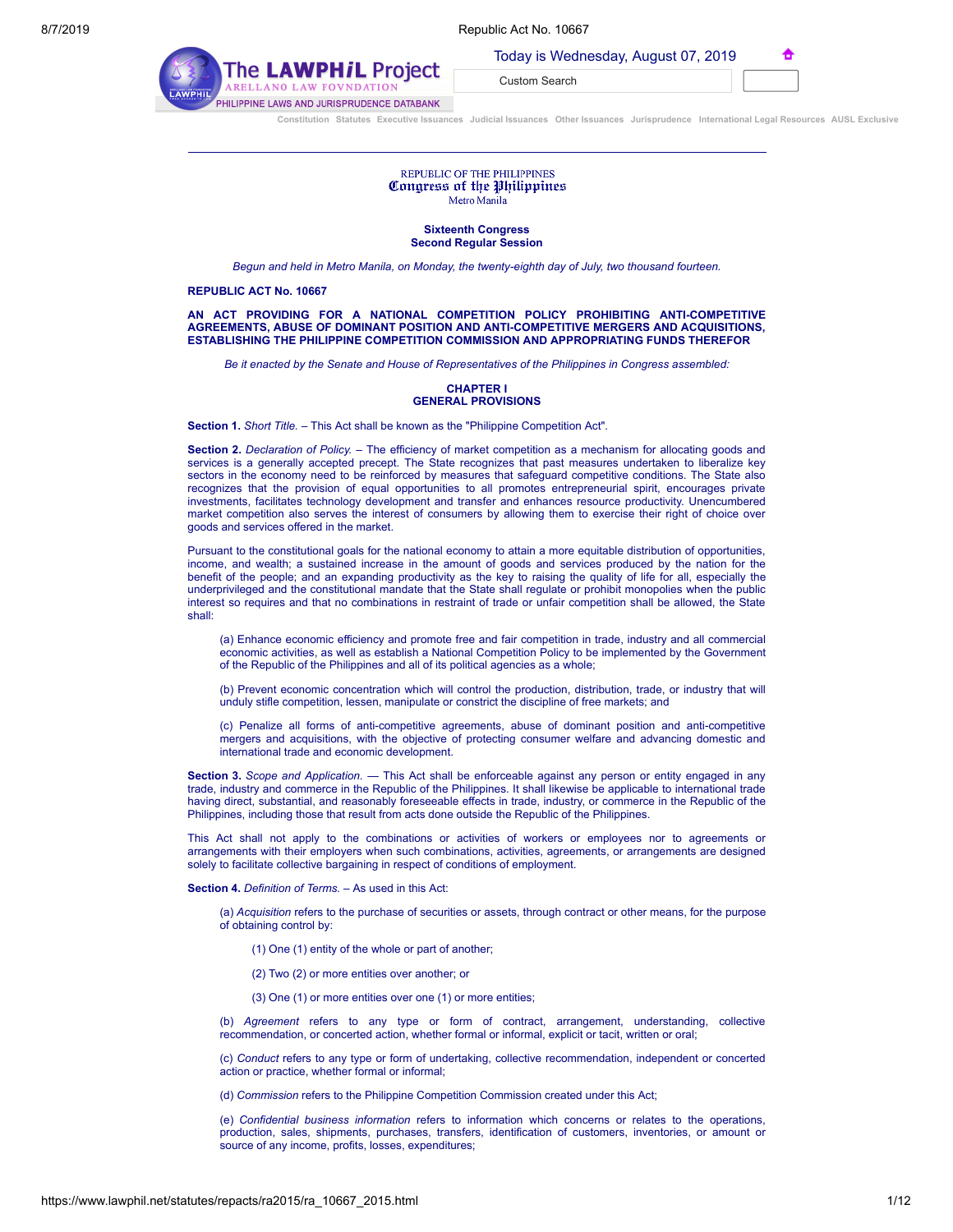(f) *Control* refers to the ability to substantially influence or direct the actions or decisions of an entity, whether by contract, agency or otherwise;

(g) *Dominant position* refers to a position of economic strength that an entity or entities hold which makes it capable of controlling the relevant market independently from any or a combination of the following: competitors, customers, suppliers, or consumers;

(h) *Entity* refers to any person, natural or juridical, sole proprietorship, partnership, combination or association in any form, whether incorporated or not, domestic or foreign, including those owned or controlled by the government, engaged directly or indirectly in any economic activity;

(i) *Market* refers to the group of goods or services that are sufficiently interchangeable or substitutable and the object of competition, and the geographic area where said goods or services are offered;

(j) *Merger* refers to the joining of two (2) or more entities into an existing entity or to form a new entity;

(k) *Relevant market* refers to the market in which a particular good or service is sold and which is a combination of the relevant product market and the relevant geographic market, defined as follows:

(1) A relevant product market comprises all those goods and/or services which are regarded as interchangeable or substitutable by the consumer or the customer, by reason of the goods and/or services' characteristics, their prices and their intended use; and

(2) The relevant geographic market comprises the area in which the entity concerned is involved in the supply and demand of goods and services, in which the conditions of competition are sufficiently homogenous and which can be distinguished from neighboring areas because the conditions of competition are different in those areas.

#### **CHAPTER II PHILIPPINE COMPETITION COMMISSION**

**Section 5.** *Philippine Competition Commission.* – To implement the national competition policy and attain the objectives and purposes of this Act, an independent quasi-judicial body is hereby created, which shall be known as the Philippine Competition Commission (PCC), hereinafter referred to as the Commission, and which shall be organized within sixty (60) days after the effectivity of this Act. Upon establishment of the Commission, Executive Order No. 45 designating the Department of Justice as the Competition Authority is hereby amended. The Office for Competition (OFC) under the Office of the Secretary of Justice shall however be retained, with its powers and functions modified pursuant to Section 13 of this Chapter.

The Commission shall be an attached agency to the Office of the President.

**Section 6.** *Composition of the Commission.* – The Commission shall be composed of a Chairperson and four (4) Commissioners. The Chairperson and the Commissioners shall be citizens and residents of the Philippines, of good moral character, of recognized probity and independence and must have distinguished themselves professionally in public, civic or academic service in any of the following fields: economics, law, finance, commerce or engineering. They must have been in the active practice of their professions for at least ten (10) years, and must not have been candidates for any elective national or local office in the immediately preceding elections, whether regular or special: *Provided,* That at least one (1) shall be a member of the Philippine Bar with at least ten (10) years of experience in the active practice of law, and at least one (1) shall be an economist. The Chairperson and the Commissioners who shall have the rank equivalent of cabinet secretary and undersecretary, respectively, shall be appointed by the President.

**Section 7.** *Term of Office.* – The term of office of the Chairperson and the Commissioners shall be seven (7) years without reappointment. Of the first set of appointees, the Chairperson shall hold office for seven (7) years and of the first four (4) Commissioners, two (2) shall hold office for a term of seven (7) years and two (2) for a term of five (5) years. In case a vacancy occurs before the expiration of the term of office, the appointment to such vacancy shall only be for the unexpired term of the predecessor.

The Chairperson and the Commissioners shall enjoy security of tenure and shall not be suspended or removed from office except for just cause as provided by law.

**Section 8.** *Prohibitions and Disqualifications.* – The Commissioners shall not, during their tenure, hold any other office or employment. They shall not, during their tenure, directly or indirectly practice any profession, except in a teaching capacity, participate in any business, or be financially interested in any contract with, or any franchise, or special privileges granted by the government or any subdivision, agency, or instrumentality thereof, including government-owned and -controlled corporations or their subsidiaries. They shall strictly avoid conflict of interest in the conduct of their office. They shall not be qualified to run for any office in the election immediately succeeding their cessation from office: *Provided,* That the election mentioned hereof is not a Barangay election or a Sangguniang Kabataan election. Provided, they shall not be allowed to personally appear or practice as counsel or agent on any matter pending before the Commission for two (2) years following their cessation from office.

No spouse or relative by consanguinity or affinity within the fourth civil degree of any of the Commissioners, the Chairperson and the Executive Director of the Commission may appear as counsel nor agent on any matter pending before the Commission or transact business directly or indirectly therein during incumbency and within two (2) years from cessation of office.

**Section 9.** *Compensation and Other Emoluments for Members and Personnel of the Commission.— The* compensation and other emoluments for the members and personnel of the Commission shall be exempted from the coverage of Republic Act No. 6758, otherwise known as the "Salary Standardization Act". For this purpose, the salaries and other emoluments of the Chairperson, the Commissioners, and personnel of the Commission shall be set based on an objective classification system, taking into consideration the importance and responsibilities attached to the respective positions, and shall be submitted to the President of the Philippines for his approval.

**Section 10.** *Quorum.* – Three (3) members of the Commission shall constitute a quorum and the affirmative vote of three (3) members shall be necessary for the adoption of any rule, ruling, order, resolution, decision or other acts of the Commission.

**Section 11.** *Staff.* – The Commission shall appoint, fix the compensation, and determine the status, qualifications, and duties of an adequate staff, which shall include an Executive Director of the Commission. The Executive Director shall be appointed by the Commission and shall have relevant experience in any of the fields of law, economics, commerce, management, finance or engineering for at least ten (10) years. The members of the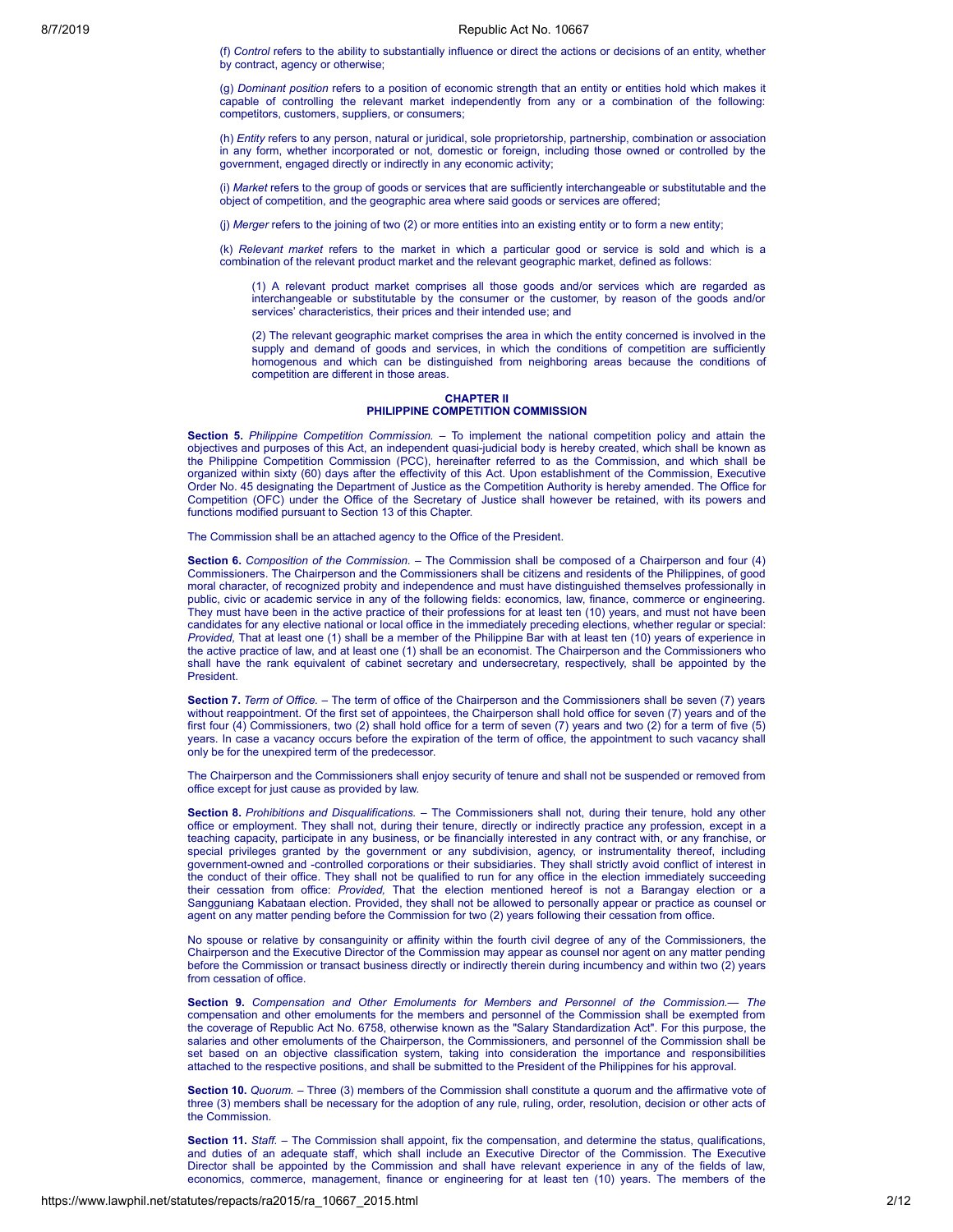technical staff, except those performing purely clerical functions, shall possess at least a Bachelor's Degree in any of the following lines of specialization: economics, law, finance, commerce, engineering, accounting, or management.

**Section 12.** *Powers and Functions.* — The Commission shall have original and primary jurisdiction over the enforcement and implementation of the provisions of this Act, and its implementing rules and regulations. The Commission shall exercise the following powers and functions:

(a) Conduct inquiry, investigate, and hear and decide on cases involving any violation of this Act and other existing competition laws *motu proprio* or upon receipt of a verified complaint from an interested party or upon referral by the concerned regulatory agency, and institute the appropriate civil or criminal proceedings;

(b) Review proposed mergers and acquisitions, determine thresholds for notification, determine the requirements and procedures for notification, and upon exercise of its powers to review, prohibit mergers and acquisitions that will substantially prevent, restrict, or lessen competition in the relevant market;

(c) Monitor and undertake consultation with stakeholders and affected agencies for the purpose of understanding market behavior;

(d) Upon finding, based on substantial evidence, that an entity has entered into an anti-competitive agreement or has abused its dominant position after due notice and hearing, stop or redress the same, by applying remedies, such as, but not limited to, issuance of injunctions, requirement of divestment, and disgorgement of excess profits under such reasonable parameters that shall be prescribed by the rules and regulations implementing this Act;

(e) Conduct administrative proceedings, impose sanctions, fines or penalties for any noncompliance with or breach of this Act and its implementing rules and regulations (IRR) and punish for contempt;

(f) Issue subpoena *duces tecum* and subpoena *ad testificandum* to require the production of books, records, or other documents or data which relate to any matter relevant to the investigation and personal appearance before the Commission, summon witnesses, administer oaths, and issue interim orders such as show cause orders and cease and desist orders after due notice and hearing in accordance with the rules and regulations implementing this Act;

(g) Upon order of the court, undertake inspections of business premises and other offices, land and vehicles, as used by the entity, where it reasonably suspects that relevant books, tax records, or other documents which relate to any matter relevant to the investigation are kept, in order to prevent the removal, concealment, tampering with, or destruction of the books, records, or other documents;

(h) Issue adjustment or divestiture orders including orders for corporate reorganization or divestment in the manner and under such terms and conditions as may be prescribed in the rules and regulations implementing this Act. Adjustment or divestiture orders, which are structural remedies, should only be imposed:

(1) Where there is no equally effective behavioral remedy; or

(2) Where any equally effective behavioral remedy would be more burdensome for the enterprise concerned than the structural remedy. Changes to the structure of an enterprise as it existed before the infringement was committed would only be proportionate to the substantial risk of a lasting or repeated infringement that derives from the very structure of the enterprise;

(i) Deputize any and all enforcement agencies of the government or enlist the aid and support of any private institution, corporation, entity or association, in the implementation of its powers and functions;

(j) Monitor compliance by the person or entities concerned with the cease and desist order or consent judament<sup>;</sup>

(k) Issue advisory opinions and guidelines on competition matters for the effective enforcement of this Act and submit annual and special reports to Congress, including proposed legislation for the regulation of commerce, trade, or industry;

(l) Monitor and analyze the practice of competition in markets that affect the Philippine economy; implement and oversee measures to promote transparency and accountability; and ensure that prohibitions and requirements of competition laws are adhered to;

(m) Conduct, publish, and disseminate studies and reports on anti-competitive conduct and agreements to inform and guide the industry and consumers;

(n) Intervene or participate in administrative and regulatory proceedings requiring consideration of the provisions of this Act that are initiated by government agencies such as the Securities and Exchange Commission, the Energy Regulatory Commission and the National Telecommunications Commission;

(o) Assist the National Economic and Development Authority, in consultation with relevant agencies and sectors, in the preparation and formulation of a national competition policy;

(p) Act as the official representative of the Philippine government in international competition matters;

(q) Promote capacity building and the sharing of best practices with other competition-related bodies;

(r) Advocate pro-competitive policies of the government by:

(1) Reviewing economic and administrative regulations, *motu proprio* or upon request, as to whether or not they adversely affect relevant market competition, and advising the concerned agencies against such regulations; and

(2) Advising the Executive Branch on the competitive implications of government actions, policies and programs; and

(s) Charging reasonable fees to defray the administrative cost of the services rendered.

**Section 13.** *Office for Competition (OFC), Powers and Functions. —* The OFC under the Department of Justice (DOJ-OFC) shall only conduct preliminary investigation and undertake prosecution of all criminal offenses arising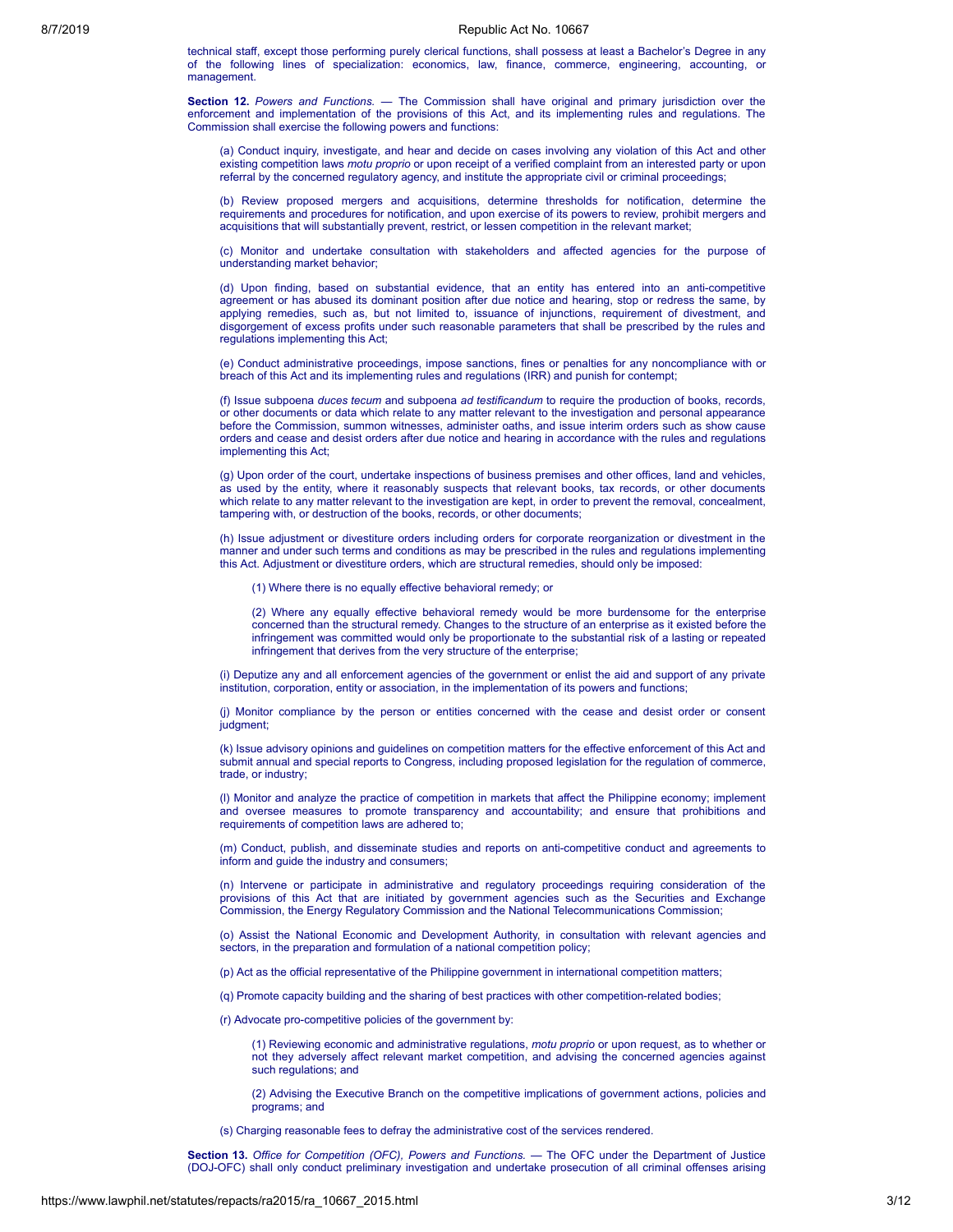under this Act and other competition-related laws in accordance with Section 31 of Chapter VI of this Act. The OFC shall be reorganized and allocated resources as may be required therefor to effectively pursue such mandate.

#### **CHAPTER III PROHIBITED ACTS**

#### **Section 14.** *Anti-Competitive Agreements.* –

(a) The following agreements, between or among competitors, are *per se* prohibited:

(1) Restricting competition as to price, or components thereof, or other terms of trade;

(2) Fixing price at an auction or in any form of bidding including cover bidding, bid suppression, bid rotation and market allocation and other analogous practices of bid manipulation;

(b) The following agreements, between or among competitors which have the object or effect of substantially preventing, restricting or lessening competition shall be prohibited:

(1) Setting, Kmiting, or controlling production, markets, technical development, or investment;

(2) Dividing or sharing the market, whether by volume of sales or purchases, territory, type of goods or services, buyers or sellers or any other means;

(c) Agreements other than those specified in (a) and (b) of this section which have the object or effect of substantially preventing, restricting or lessening competition shall also be prohibited: *Provided,* Those which contribute to improving the production or distribution of goods and services or to promoting technical or economic progress, while allowing consumers a fair share of the resulting benefits, may not necessarily be deemed a violation of this Act.

An entity that controls, is controlled by, or is under common control with another entity or entities, have common economic interests, and are not otherwise able to decide or act independently of each other, shall not be considered competitors for purposes of this section.

**Section 15.** *Abuse of Dominant Position. –* It shall be prohibited for one or more entities to abuse their dominant position by engaging in conduct that would substantially prevent, restrict or lessen competition:

(a) Selling goods or services below cost with the object of driving competition out of the relevant market: *Provided*, That in the Commission's evaluation of this fact, it shall consider whether the entity or entities have no such object and the price established was in good faith to meet or compete with the lower price of a competitor in the same market selling the same or comparable product or service of like quality;

(b) Imposing barriers to entry or committing acts that prevent competitors from growing within the market in an anti-competitive manner except those that develop in the market as a result of or arising from a superior product or process, business acumen, or legal rights or laws;

(c) Making a transaction subject to acceptance by the other parties of other obligations which, by their nature or according to commercial usage, have no connection with the transaction;

(d) Setting prices or other terms or conditions that discriminate unreasonably between customers or sellers of the same goods or services, where such customers or sellers are contemporaneously trading on similar terms and conditions, where the effect may be to lessen competition substantially: *Provided,* That the following shall be considered permissible price differentials:

(1) Socialized pricing for the less fortunate sector of the economy;

(2) Price differential which reasonably or approximately reflect differences in the cost of manufacture, sale, or delivery resulting from differing methods, technical conditions, or quantities in which the goods or services are sold or delivered to the buyers or sellers;

(3) Price differential or terms of sale offered in response to the competitive price of payments, services or changes in the facilities furnished by a competitor; and

(4) Price changes in response to changing market conditions, marketability of goods or services, or volume;

(e) Imposing restrictions on the lease or contract for sale or trade of goods or services concerning where, to whom, or in what forms goods or services may be sold or traded, such as fixing prices, giving preferential discounts or rebate upon such price, or imposing conditions not to deal with competing entities, where the object or effect of the restrictions is to prevent, restrict or lessen competition substantially: *Provided,* That nothing contained in this Act shall prohibit or render unlawful:

(1) Permissible franchising, licensing, exclusive merchandising or exclusive distributorship agreements such as those which give each party the right to unilaterally terminate the agreement; or

(2) Agreements protecting intellectual property rights, confidential information, or trade secrets;

(f) Making supply of particular goods or services dependent upon the purchase of other goods or services from the supplier which have no direct connection with the main goods or services to be supplied;

(g) Directly or indirectly imposing unfairly low purchase prices for the goods or services of, among others, marginalized agricultural producers, fisherfolk, micro-, small-, medium-scale enterprises, and other marginalized service providers and producers;

(h) Directly or indirectly imposing unfair purchase or selling price on their competitors, customers, suppliers or consumers, provided that prices that develop in the market as a result of or due to a superior product or process, business acumen or legal rights or laws shall not be considered unfair prices; and

(i) Limiting production, markets or technical development to the prejudice of consumers, provided that limitations that develop in the market as a result of or due to a superior product or process, business acumen or legal rights or laws shall not be a violation of this Act: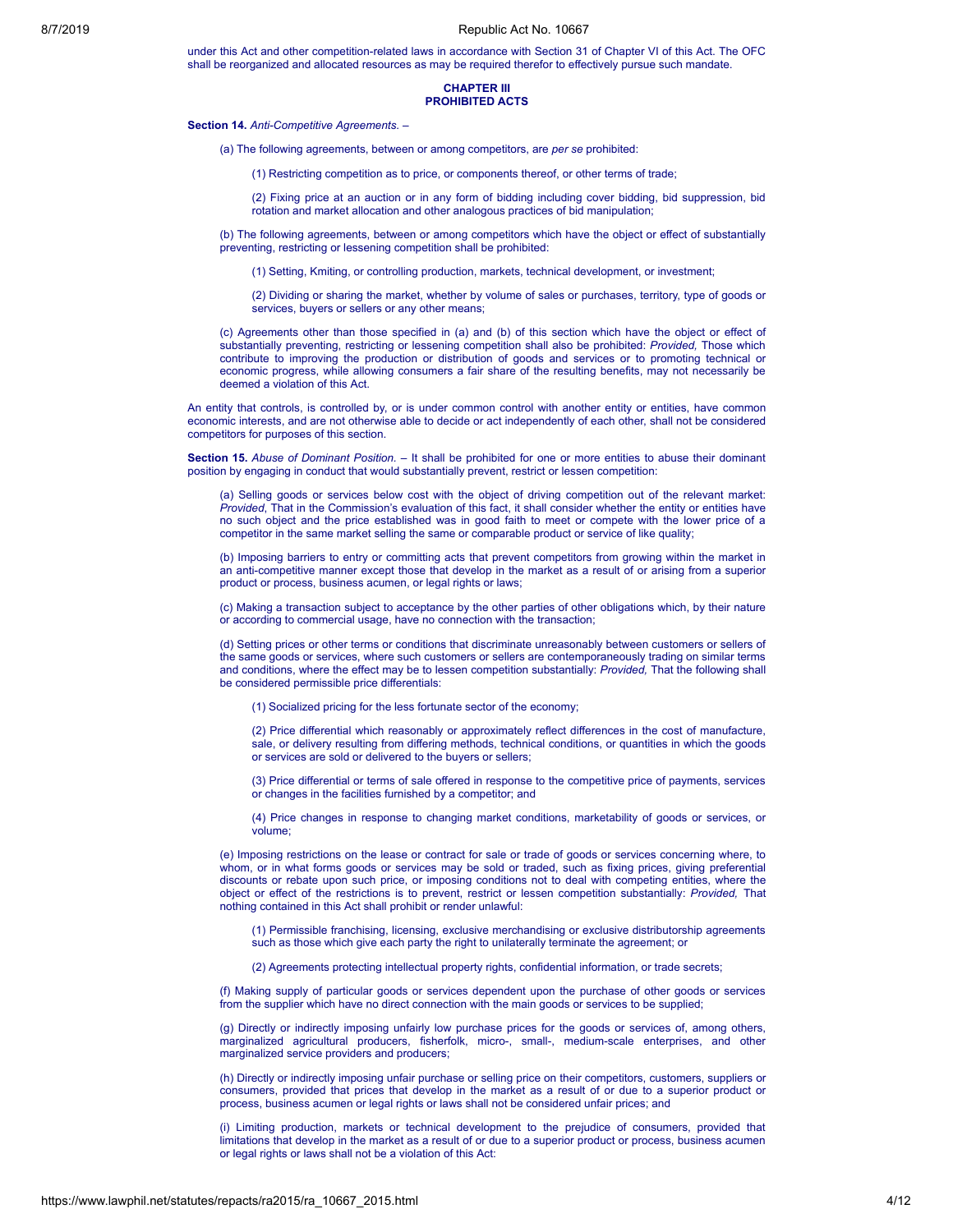*Provided,* That nothing in this Act shall be construed or interpreted as a prohibition on having a dominant position in a relevant market or on acquiring, maintaining and increasing market share through legitimate means that do not substantially prevent, restrict or lessen competition:

*Provided, further,* That any conduct which contributes to improving production or distribution of goods or services within the relevant market, or promoting technical and economic progress while allowing consumers a fair share of the resulting benefit may not necessarily be considered an abuse of dominant position:

*Provided, finally,* That the foregoing shall not constrain the Commission or the relevant regulator from pursuing measures that would promote fair competition or more competition as provided in this Act.

# **CHAPTER IV MERGERS AND ACQUISITIONS**

**Section 16.** *Review of Mergers and Acquisitions. —* The Commission shall have the power to review mergers and acquisitions based on factors deemed relevant by the Commission.

**Section 17.** *Compulsory Notification.* – Parties to the merger or acquisition agreement referred to in the preceding section wherein the value of the transaction exceeds one billion pesos (P1,000,000,000.00) are prohibited from consummating their agreement until thirty (30) days after providing notification to the Commission in the form and containing the information specified in the regulations issued by the Commission: *Provided,* That the Commission shall promulgate other criteria, such as increased market share in the relevant market in excess of minimum thresholds, that may be applied specifically to a sector, or across some or all sectors, in determining whether parties to a merger or acquisition shall notify the Commission under this Chapter.

An agreement consummated in violation of this requirement to notify the Commission shall be considered void and subject the parties to an administrative fine of one percent (1%) to five percent (5%) of the value of the transaction.

Should the Commission deem it necessary, it may request further information that are reasonably necessary and directly relevant to the prohibition under Section 20 hereof from the parties to the agreement before the expiration of the thirty (30)-day period referred. The issuance of such a request has the effect of extending the period within which the agreement may not be consummated for an additional sixty (60) days, beginning on the day after the request for information is received by the parties: *Provided,* That, in no case shall the total period for review by the Commission of the subject agreement exceed ninety (90) days from initial notification by the parties.

When the above periods have expired and no decision has been promulgated for whatever reason, the merger or acquisition shall be deemed approved and the parties may proceed to implement or consummate it. All notices, documents and information provided to or emanating from the Commission under this section shall be subject to confidentiality rule under Section 34 of this Act except when the release of information contained therein is with the consent of the notifying entity or is mandatorily required to be disclosed by law or by a valid order of a court of competent jurisdiction, or of a government or regulatory agency, including an exchange.

In the case of the merger or acquisition of banks, banking institutions, building and loan associations, trust companies, insurance companies, public utilities, educational institutions and other special corporations governed by special laws, a favorable or no-objection ruling by the Commission shall not be construed as dispensing of the requirement for a favorable recommendation by the appropriate government agency under Section 79 of the Corporation Code of the Philippines.

A favorable recommendation by a governmental agency with a competition mandate shall give rise to a disputable presumption that the proposed merger or acquisition is not violative of this Act.

**Section 18.** *Effect of Notification. —* If within the relevant periods stipulated in the preceding section, the Commission determines that such agreement is prohibited under Section 20 and does not qualify for exemption under Section 21 of this Chapter, the Commission may:

(a) Prohibit the implementation of the agreement;

(b) Prohibit the implementation of the agreement unless and until it is modified by changes specified by the **Commission** 

(c) Prohibit the implementation of the agreement unless and until the pertinent party or parties enter into legally enforceable agreements specified by the Commission.

**Section 19.** *Notification Threshold.* – The Commission shall, from time to time, adopt and publish regulations stipulating:

(a) The transaction value threshold and such other criteria subject to the notification requirement of Section 17 of this Act;

(b) The information that must be supplied for notified merger or acquisition;

(c) Exceptions or exemptions from the notification requirement; and

(d) Other rules relating to the notification procedures.

**Section 20.** *Prohibited. Mergers and Acquisitions.* – Merger or acquisition agreements that substantially prevent, restrict or lessen competition in the relevant market or in the market for goods or services as may be determined by the Commission shall be prohibited.

**Section 21.** *Exemptions from Prohibited. Mergers and Acquisitions.* – Merger or acquisition agreement prohibited under Section 20 of this Chapter may, nonetheless, be exempt from prohibition by the Commission when the parties establish either of the following:

(a) The concentration has brought about or is likely to bring about gains in efficiencies that are greater than the effects of any limitation on competition that result or likely to result from the merger or acquisition agreement; or

(b) A party to the merger or acquisition agreement is faced with actual or imminent financial failure, and the agreement represents the least anti-competitive arrangement among the known alternative uses for the failing entity's assets: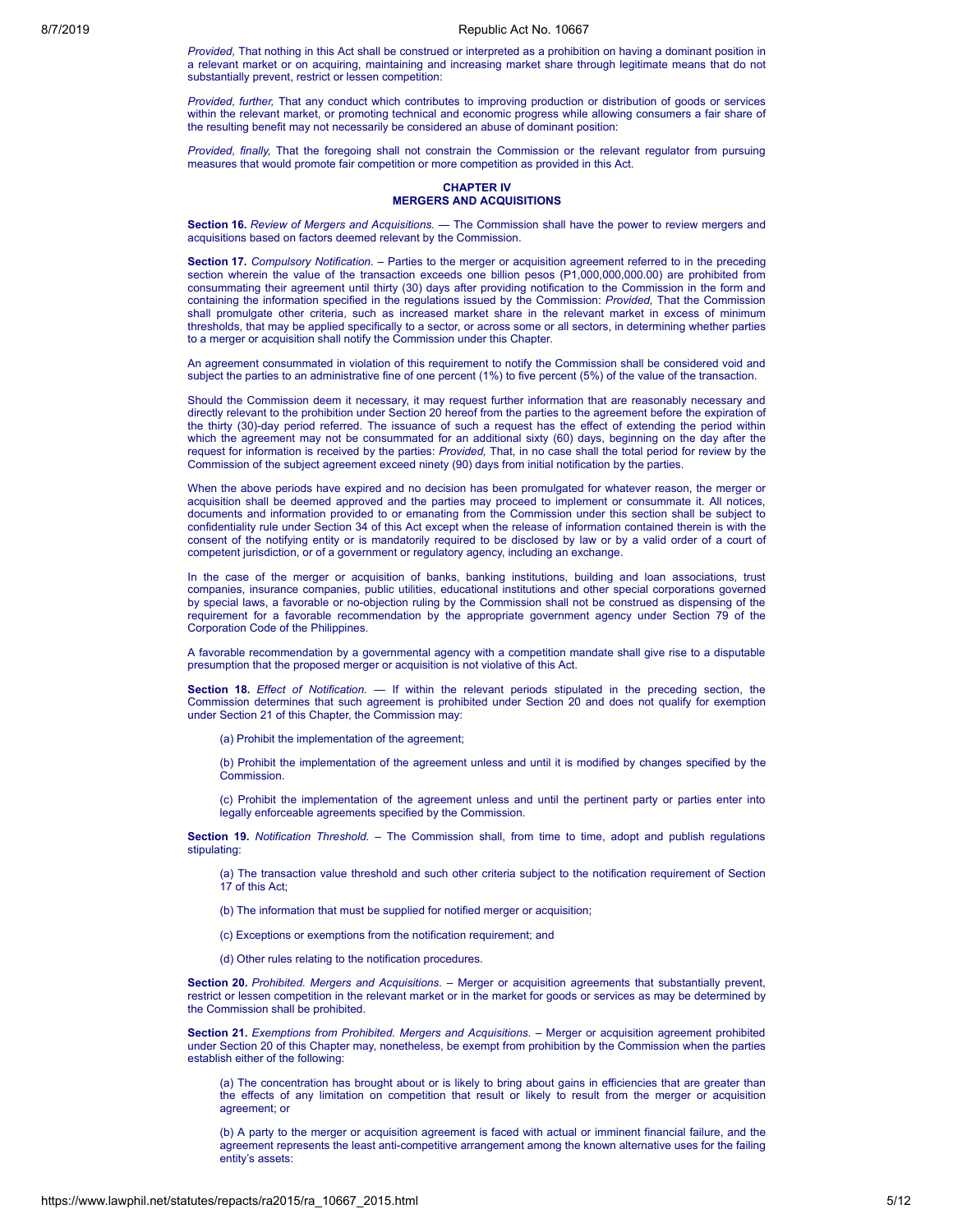*Provided,* That an entity shall not be prohibited from continuing to own and hold the stock or other share capital or assets of another corporation which it acquired prior to the approval of this Act or acquiring or maintaining its market share in a relevant market through such means without violating the provisions of this Act:

*Provided, further,* That the acquisition of the stock or other share capital of one or more corporations solely for investment and not used for voting or exercising control and not to otherwise bring about, or attempt to bring about the prevention, restriction, or lessening of competition in the relevant market shall not be prohibited.

**Section 22.** *Burden of Proof.* – The burden of proof under Section 21 lies with the parties seeking the exemption. A party seeking to rely on the exemption specified in Section 21(a) must demonstrate that if the agreement were not implemented, significant efficiency gains would not be realized.

**Section 23.** *Finality of Ridings on Mergers and Acquisitions. –* Merger or acquisition agreements that have received a favorable ruling from the Commission, except when such ruling was obtained on the basis of fraud or false material information, may not be challenged under this Act.

### **CHAPTER V DISPOSITION OF CASES**

**Section 24.** *Relevant Market.* – For purposes of determining the relevant market, the following factors, among others, affecting the substitutability among goods or services constituting such market and the geographic area delineating the boundaries of the market shall be considered:

(a) The possibilities of substituting the goods or services in question, with others of domestic or foreign origin, considering the technological possibilities, extent to which substitutes are available to consumers and time required for such substitution;

(b) The cost of distribution of the good or service, its raw materials, its supplements and substitutes from other areas and abroad, considering freight, insurance, import duties and non-tariff restrictions; the restrictions imposed by economic agents or by their associations; and the time required to supply the market from those areas:

(c) The cost and probability of users or consumers seeking other markets; and

(d) National, local or international restrictions which limit access by users or consumers to alternate sources of supply or the access of suppliers to alternate consumers.

**Section 25.** *Control of an Entity.* – In determining the control of an entity, the Commission may consider the following:

Control is presumed to exist when the parent owns directly or indirectly, through subsidiaries, more than one half (1/2) of the voting power of an entity, unless in exceptional circumstances, it can clearly be demonstrated that such ownership does not constitute control. Control also exists even when an entity owns one half (1/2) or less of the voting power of another entity when:

(a) There is power over more than one half (1/2) of the voting rights by virtue of an agreement with investors;

(b) There is power to direct or govern the financial and operating policies of the entity under a statute or agreement;

(c) There is power to appoint or remove the majority of the members of the board of directors or equivalent governing body;

(d) There is power to cast the majority votes at meetings of the board of directors or equivalent governing body;

(e) There exists ownership over or the right to use all or a significant part of the assets of the entity;

(f) There exist rights or contracts which confer decisive influence on the decisions of the entity.

**Section 26.** *Determination of Anti-Competitive Agreement or Conduct.* – In determining whether anti-competitive agreement or conduct has been committed, the Commission shall:

(a) Define the relevant market allegedly affected by the anti-competitive agreement or conduct, following the principles laid out in Section 24 of this Chapter;

(b) Determine if there is actual or potential adverse impact on competition in the relevant market caused by the alleged agreement or conduct, and if such impact is substantial and outweighs the actual or potential efficiency gains that result from the agreement or conduct;

(c) Adopt a broad and forward-looking perspective, recognizing future market developments, any overriding need to make the goods or services available to consumers, the requirements of large investments in infrastructure, the requirements of law, and the need of our economy to respond to international competition, but also taking account of past behavior of the parties involved and prevailing market conditions;

(d) Balance the need to ensure that competition is not prevented or substantially restricted and the risk that competition efficiency, productivity, innovation, or development of priority areas or industries in the general interest of the country may be deterred by overzealous or undue intervention; and

(e) Assess the totality of evidence on whether it is more likely than not that the entity has engaged in anticompetitive agreement or conduct including whether the entity's conduct was done with a reasonable commercial purpose such as but not limited to phasing out of a product or closure of a business, or as a reasonable commercial response to the market entry or conduct of a competitor.

**Section 27.** *Market Dominant Position.* – In determining whether an entity has market dominant position for purposes of this Act, the Commission shall consider the following:

(a) The share of the entity in the relevant market and whether it is able to fix prices unilaterally or to restrict supply in the relevant market;

(b) The existence of barriers to entry and the elements which could foreseeably alter both said barriers and the supply from competitors;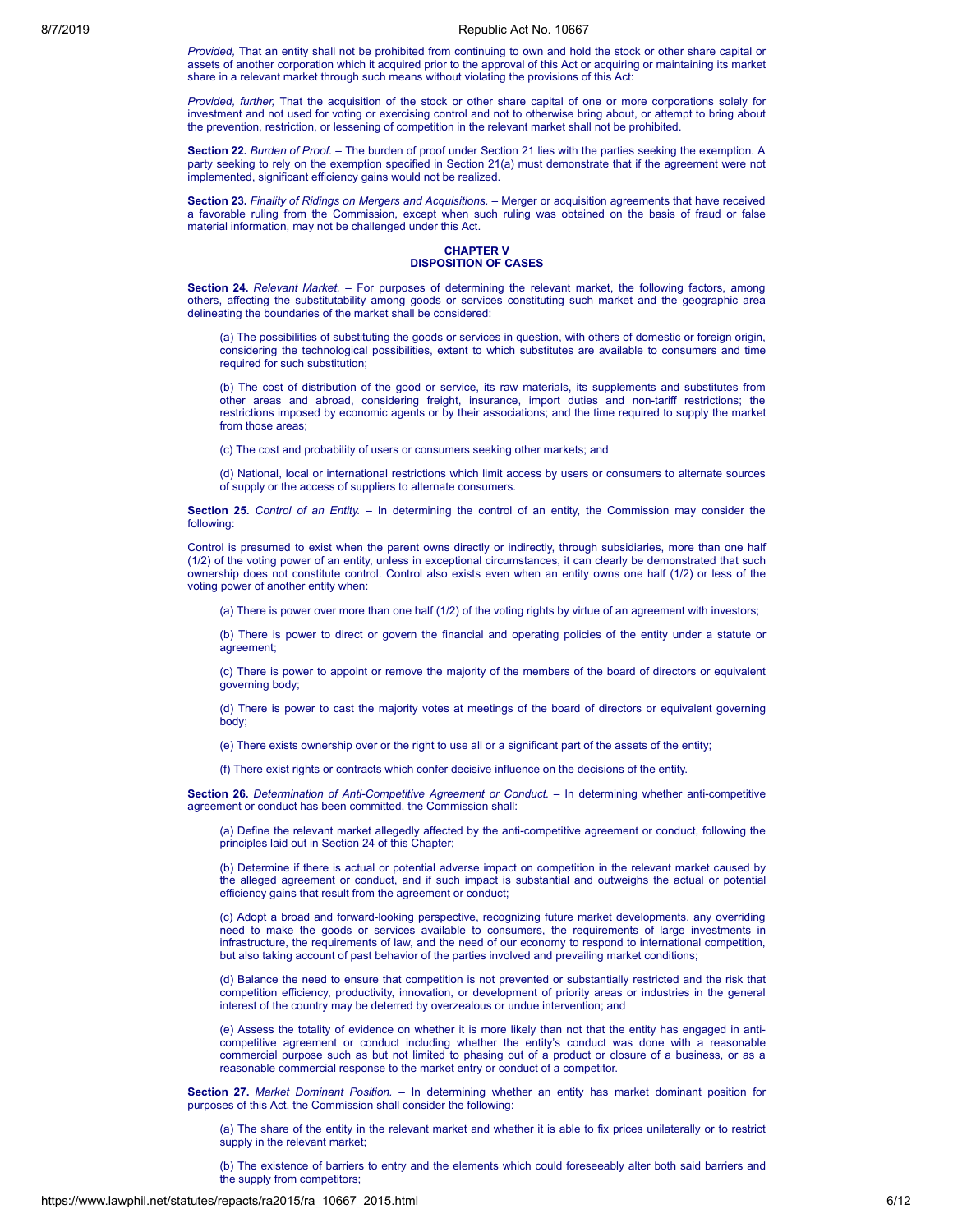(c) The existence and power of its competitors;

(d) The possibility of access by its competitors or other entities to its sources of inputs;

(e) The power of its customers to switch to other goods or services;

(f) Its recent conducts; and

(g) Other criteria established by the regulations of this Act.

There shall be a rebuttable presumption of market dominant position if the market share of an entity in the relevant market is at least fifty percent (50%), unless a new market share threshold is determined by the Commission for that particular sector.

The Commission shall from time to time determine and publish the threshold for dominant position or minimum level of share in the relevant market that could give rise to a presumption of dominant position. In such determination, the Commission would consider the structure of the relevant market, degree of integration, access to end-users, technology and financial resources, and other factors affecting the control of a market, as provided in subsections (a) to (g) of this section.

The Commission shall not consider the acquiring, maintaining and increasing of market share through legitimate means not substantially preventing, restricting, or lessening competition in the market such as but not limited to having superior skills, rendering superior service, producing or distributing quality products, having business acumen, and the enjoyment and use of protected intellectual property rights as violative of this Act.

**Section 28.** *Forbearance. –* The Commission may forbear from applying the provisions of this Act, for a limited time, in whole or in part, in all or specific cases, on an entity or group of entities, if in its determination:

(a) Enforcement is not necessary to the attainment of the policy objectives of this Act;

(b) Forbearance will neither impede competition in the market where the entity or group of entities seeking exemption operates nor in related markets; and

(c) Forbearance is consistent with public interest and the benefit and welfare of the consumers.

A public hearing shall be held to assist the Commission in making this determination.

The Commission's order exempting the relevant entity or group of entities under this section shall be made public. Conditions may be attached to the forbearance if the Commission deems it appropriate to ensure the long-term interest of consumers.

In the event that the basis for the issuance of the exemption order ceases to be valid, the order may be withdrawn by the Commission.

# **CHAPTER VI FINES AND PENALTIES**

#### **Section 29.** *Administrative Penalties.* –

(a) Administrative Fines. – In any investigation under Chapter III, Sections 14 and 15, and Chapter IV, Sections 17 and 20 of this Act, after due notice and hearing, the Commission may impose the following schedule of administrative fines on any entity found to have violated the said sections:

First offense: Fine of up to one hundred million pesos (P100,000,000.00);

Second offense: Fine of not less than one hundred million pesos (P100,000,000.00) but not more than two hundred fifty million pesos (P250,000,000.00).

In fixing the amount of the fine, the Commission shall have regard to both the gravity and the duration of the violation.

(b) Failure to Comply With an Order of the Commission. – An entity which fails or refuses to comply with a ruling, order or decision issued by the Commission shall pay a penalty of not less than fifty thousand pesos (P50,000.00) up to two million pesos (P2,000,000.00) for each violation and a similar amount of penalty for each day thereafter until the said entity fully complies. Provided that these fines shall only accrue daily beginning forty-five (45) days from the time that the said decision, order or ruling was received.

(c) Supply of Incorrect or Misleading Information. – The Commission may likewise impose upon any entity fines of up to one million pesos (PI,000,000.00) where, intentionally or negligently, they supply incorrect or misleading information in any document, application or other paper filed with or submitted to the Commission or supply incorrect or misleading information in an application for a binding ruling, a proposal for a consent judgment, proceedings relating to a show cause order, or application for modification of the Commission's ruling, order or approval, as the case may be.

(d) Any other violations not specifically penalized under the relevant provisions of this Act shall be penalized by a fine of not less than fifty thousand pesos (P50,000.00) up to two million pesos (P2,000,000.00).

Provided that the schedule of fines indicated in this section shall be increased by the Commission every five (5) years to maintain their real value from the time it was set.

**Section 30.** *Criminal Penalties.* – An entity that enters into any anti-competitive agreement as covered by Chapter III, Section 14(a) and 14(b) under this Act shall, for each and every violation, be penalized by imprisonment from two (2) to seven (7) years, and a fine of not less than fifty million pesos (P50,000,000.00) but not more than two hundred fifty million pesos (P250,000,000.00). The penalty of imprisonment shall be imposed upon the responsible officers, and directors of the entity.

When the entities involved are juridical persons, the penalty of. imprisonment shall be imposed on its officers, directors, or employees holding managerial positions, who are knowingly and willfully responsible for such violation.

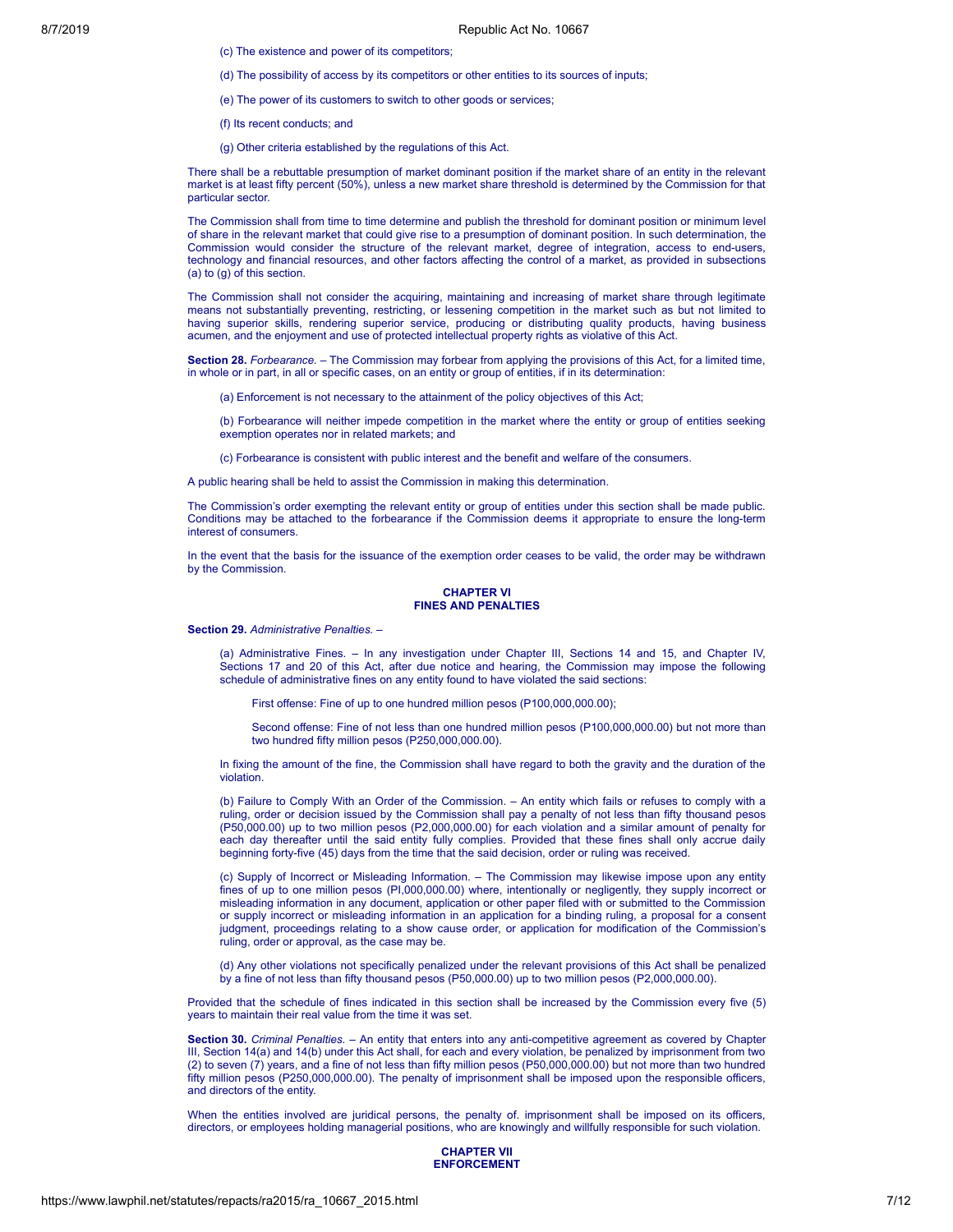**Section 31.** *Fact Finding; Preliminary Inquiry.* – The Commission, *motu proprio,* or upon the filing of a verified complaint by an interested party or upon referral by a regulatory agency, shall have the sole and exclusive authority to initiate and conduct a fact-finding or preliminary inquiry for the enforcement of this Act based on reasonable grounds.

The Commission, after considering the statements made, or documents or articles produced in the course of the fact-finding or preliminary inquiry, shall terminate the same by:

(a) Issuing a resolution ordering its closure if no violation or infringement of this Act is found; or

(b) Issuing a resolution to proceed, on the basis of reasonable grounds, to the conduct of a full administrative investigation.

The Commission, after due notice and hearing, and on the basis of facts and evidence presented, may issue an order for the temporary cessation or desistance from the performance of certain acts by the respondent entity, the continued performance of which would result in a material and adverse effect on consumers or competition in the relevant market.

If the evidence so warrants, the Commission may file before the DOJ criminal complaints for violations of this Act or relevant laws for preliminary investigation and prosecution before the proper court. The DOJ shall conduct such preliminary investigation in accordance with the Revised Rules of Criminal Procedure.

The preliminary inquiry shall, in all cases, be completed by the Commission within ninety (90) days from submission of the verified complaint, referral, or date of initiation by the Commission, *motu proprio,* of the same.

Except as provided in Section 12(i) of Chapter II of this Act, no law enforcement agency shall conduct any kind of fact-finding, inquiry or investigation into any competition-related matters.

**Section 32.** *Relationship With Sector Regulators.* – The Commission shall have original and primary jurisdiction in the enforcement and regulation of all competition-related issues.

The Commission shall still have jurisdiction if the issue involves both competition and noncompetition issues, but the concerned sector regulator shall be consulted and afforded reasonable opportunity to submit its own opinion and recommendation on the matter before the Commission makes a decision on any case.

Where appropriate, the Commission and the sector regulators shall work together to issue rules and regulations to promote competition, protect consumers, and prevent abuse of market power by dominant players within their .<br>respective sectors

**Section 33.** *Power to Investigate and Enforce Orders and Resolutions.* – The Commission shall conduct inquiries by administering oaths, issuing subpoena *duces tecum* and summoning witnesses, and commissioning consultants or experts. It shall determine if any provision of this Act has been violated, enforce its orders and carry out its resolutions by making use of any available means, provisional or otherwise, under existing laws and procedures including the power to punish for contempt and to impose fines.

**Section 34.** *Confidentiality of Information.* – Confidential business information submitted by entities, relevant to any inquiry or investigation being conducted pursuant to this Act as well as any deliberation in relation thereto, shall not, in any manner, be directly or indirectly disclosed, published, transferred, copied, or disseminated. Likewise, the Commission shall, to the extent possible, subject such information to the confidentiality rule provided under this section when it issues notices, bulletins, rulings and other documents: *Pi'ovided.,* That the confidentiality rule shall not apply if the notifying entity consents to the disclosure, or the document or information is mandatorily required to be disclosed by law or by a valid order of a court of competent jurisdiction or of a government or regulatory agency, including an exchange. The identity of the persons who provide information to the Commission under condition of anonymity, shall remain confidential, unless such confidentiality is expressly waived by these persons.

Any violation of this provision shall be imposed a fine of not less than one million pesos (PI,000,000.00) but not more than five million pesos (P5,000,000.00).

**Section 35.** *Leniency Program.* – The Commission shall develop a Leniency Program to be granted to any entity in the form of immunity from suit or reduction of any fine which would otherwise be imposed on a participant in an anticompetitive agreement as provided in Section 14(a) and 14(b) of this Act in exchange for the voluntary disclosure of information regarding such an agreement which satisfies specific criteria prior to or during the fact-finding or preliminary inquiry stage of the case.

Immunity from suit will be granted to an entity reporting illegal anti-competitive activity before a fact-finding or preliminary inquiry has begun if the following conditions are met:

(a) At the time the entity comes forward, the Commission has not received information about the activity from any other source;

(b) Upon the entity's discovery of illegal activity, it took prompt and effective action to terminate its participation therein;

(c) The entity reports the wrongdoing with candor and completeness and provides full, continuing, and complete cooperation throughout the investigation; and

(d) The entity did not coerce another party to participate in the activity and clearly was not the leader in, or the originator of, the activity.

Even after the Commission has received information about the illegal activity after a fact-finding or preliminary inquiry has commenced, the reporting entity will be granted leniency, provided preceding conditions (b) and (c) and the following additional requirements are complied with:

(1) The entity is the first to come forward and qualify for leniency;

(2) At the time the entity comes forward, the Commission does not have evidence against the entity that is likely to result in a sustainable conviction; and

(3) The Commission determines that granting leniency would not be unfair to others.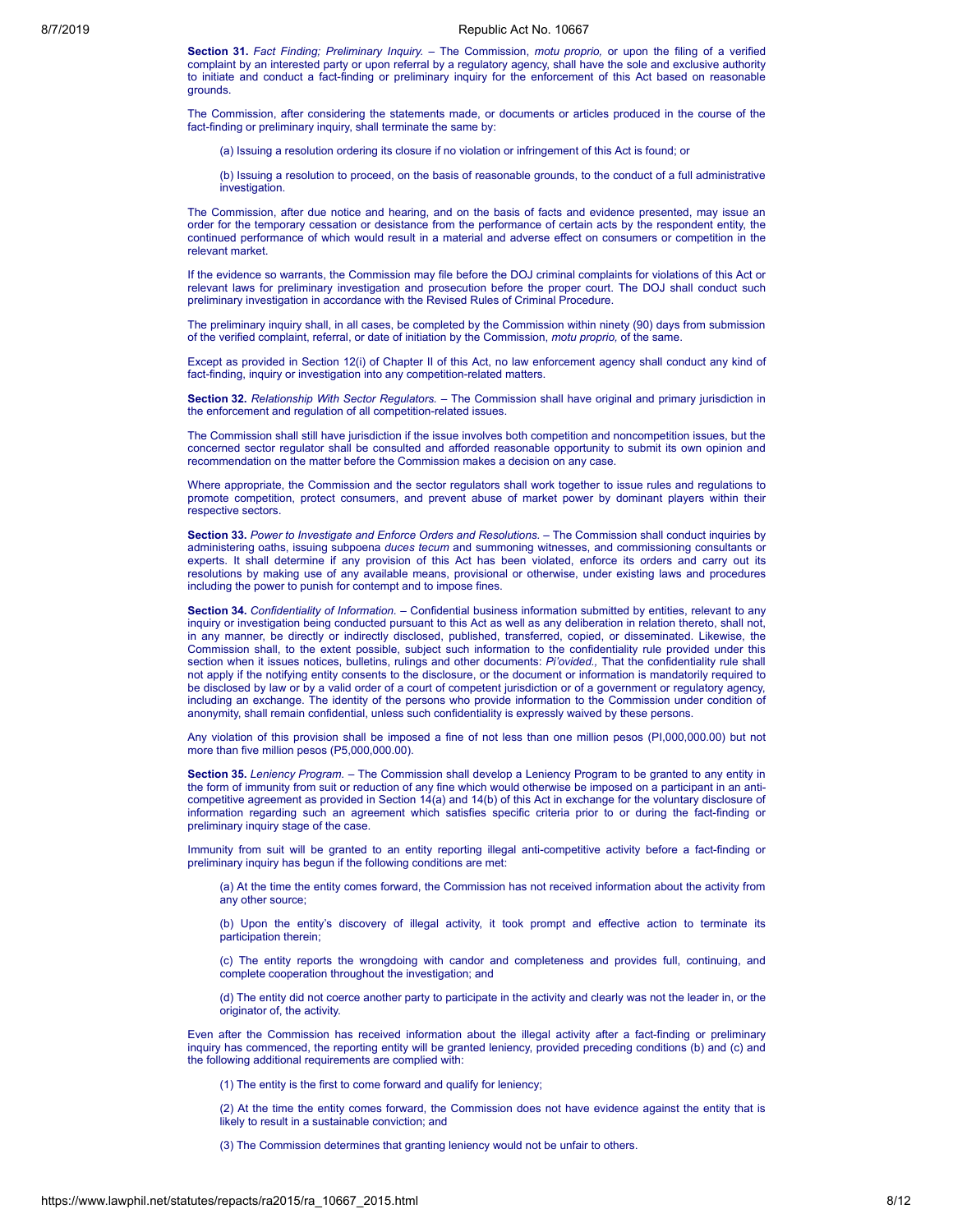Such program shall include the immunity from any suit or charge of affected parties and third parties, exemption, waiver, or gradation of fines and/or penalties giving precedence to the entity submitting such evidence. An entity cooperating or furnishing information, document or data to the Commission in connection to an investigation being conducted shall not be subjected to any form of reprisal or discrimination. Such reprisal or discrimination shall be considered a violation of this Act subject to the sanctions provided in this Act.

Nothing in this section shall preclude prosecution for entities that report to the Commission false, misleading, or malicious information, data or documents damaging to the business or integrity of the entities under inquiry as a violation of said section. An entity found to have reported false, misleading or malicious information, data, or document may be penalized by a fine not less than the penalty imposed in the section reported to have been violated by the entity complained of.

The DOJ-OFC may likewise grant leniency or immunity as provided in this section in the event that there is already a preliminary investigation pending before it.

**Section 36.** *Nolo Contendere. –* An entity charged in a criminal proceeding pursuant to Section 14(a) and 14(b) of this Act may enter a plea of *Nolo Contendere,* in which he does not accept nor deny responsibility for the charges but agrees to accept punishment as if he had pleaded guilty. The plea cannot be used against the defendant entity to prove liability in a civil suit arising from the criminal action nor in another cause of action: *Provided,* That a plea of *Nolo Contendere* may be entered only up to arraignment and subsequently, only with the permission of the court which shall accept it only after weighing its effect on the parties, the public and the administration of justice.

**Section 37.** *Non-Adversarial Remedies. —* As an implementing and enforcement policy, the Commission shall, under such rules and regulations it may prescribe, encourage voluntary compliance with this Act and other competition laws by making available to the parties concerned the following and other analogous non-adversarial administrative remedies, before the institution of administrative, civil or criminal action:

(a) Binding Ruling. — Where no prior complaint or investigation has been initiated, any entity that is in doubt as to whether a contemplated act, course of conduct, agreement, or decision, is in compliance with, is exempt from, or is in violation of any of the provisions of this Act, other competition laws, or implementing rules and regulations thereof, may request the Commission, in writing, to render a binding ruling thereon: *Provided,* That the ruling is for a specified period, subject to extension as may be determined by the Commission, and based on substantial evidence.

In the event of an adverse binding ruling on an act, course or conduct, agreement, or decision, the applicant shall be provided with a reasonable period, which in no case shall be more than ninety (90) days, to abide by the ruling of the Commission and shall not be subject to administrative, civil, or criminal action unless the applicant fails to comply with the provisions of this Act;

(b) Show Cause Order. — Upon preliminary findings *motu proprio* or on written complaint under oath by an interested party that any entity is conducting its business, in whole or in part in a manner that may not be in accord with the provisions of this Act or other competition laws, and it finds that the issuance of a show cause order would be in the interest of the public, the Commission shall issue and serve upon such entity or entities a written description of its business conduct complained of, a statement of the facts, data, and information together with a summary of the evidence thereof, with an order requiring the said entity or entities to show cause, within the period therein fixed, why no order shall issue requiring such person or persons to cease and desist from continuing with its identified business conduct, or pay the administrative fine therein specified, or readjust its business conduct or practices;

(c) Consent Order. – At any time prior to the conclusion by the Commission of its inquiry, any entity under inquiry may, without in any manner admitting a violation of this Act or any other competition laws, submit to the Commission a written proposal for the entry of a consent order, specifying therein the terms and conditions of the proposed consent order which shall include among others the following:

- (1) The payment of an amount within the range of fines provided for under this Act;
- (2) The required compliance report as well as an entity to submit regular compliance reports;
- (3) Payment of damages to any private party/parties who may have suffered injury; and

(4) Other terms and conditions that the Commission deems appropriate and necessary for the effective enforcement of this Act or other Competition Laws:

*Provided*, That a consent order shall not bar any inquiry for the same or similar acts if continued or repeated;

(d) Monitoring of Compliance. – The Commission shall monitor the compliance by the entity or entities concerned, their officers, and employees, with the final and executory binding ruling, cease and desist order, or approval of a consent judgment. Upon motion of an interested party/parties, the Commission shall issue a certification or resolution to the effect that the entity or entities concerned have, or have not, as the case may be, complied with a final and executory ruling, order, or approval.

(e) Inadmissibility of Evidence in Criminal Proceedings. – The request for a binding ruling, the show cause order, or the proposal for consent order; the facts, data, and information therein contained or subsequently supplied by the entity or entities concerned; admissions, oral or written, made by them against their interest; all other documents filed by them, including their evidence presented in the proceedings before the Commission; and the judgment or order rendered thereon; shall not be admissible as evidence in any criminal proceedings arising from the same act subject of the binding ruling, show cause order or consent order against such entity or entities, their officers, employees, and agents.

**Section 38.** *Contempt.* — The Commission may summarily punish for contempt by imprisonment not exceeding thirty (30) days or by a fine not exceeding one hundred thousand pesos (P 100,000.00), or both, any entity guilty of such misconduct in the presence of the Commission in its vicinity as to seriously interrupt any hearing, session or any proceeding before it, including cases in which an entity willfully fails or refuses, without just cause, to comply with a summons, subpoena or subpoena *duces tecum* legally issued by the Commission being present at a hearing, proceeding, session or investigation, refused to be sworn as a witness or to answer questions or to furnish information when lawfully required to do so.

**Section 39.** *Appeals of the Decisions of the Commission.* – Decisions of the Commission shall be appealable to the Court of Appeals in accordance with the Rules of Court. The appeal shall not stay the order, ruling or decision sought to be reviewed, unless the Court of Appeals shall direct otherwise upon such terms and conditions it may deem just. In the appeal, the Commission shall be included as a party respondent to the case.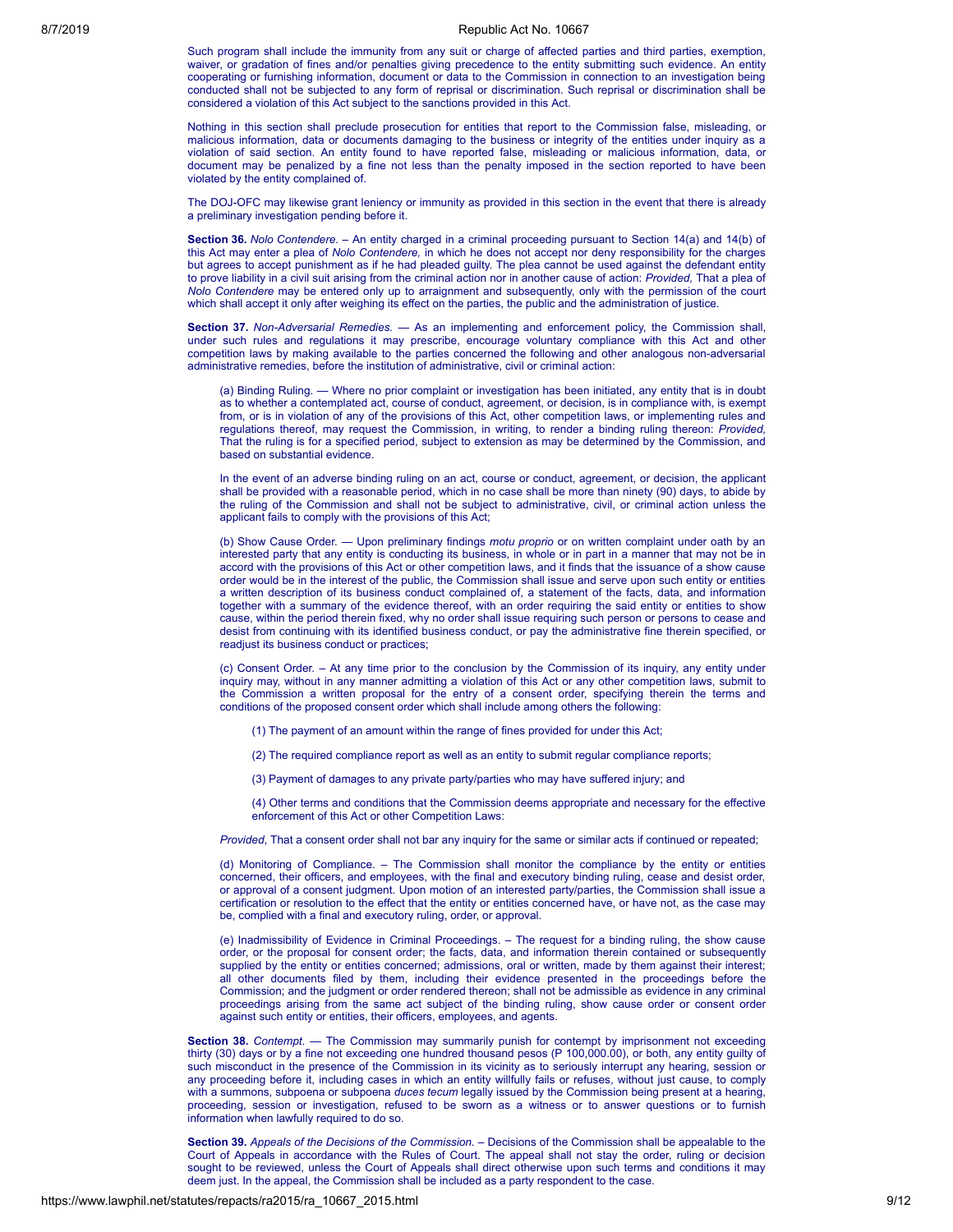**Section 40.** *'Writ of Execution.* – Upon the finality of its binding ruling, order, resolution, decision, judgment, or rule or regulation, collectively, the Commission may issue a writ of execution to enforce its decision and the payment of the administrative fines provided in the preceding sections.

**Section 41.** *Basic Necessities and Prime Commodities. –* If the violation involves the trade or movement of basic necessities and prime commodities as defined by Republic Act No. 7581, as amended, the fine imposed by the Commission or the courts, as the case may be, shall be tripled.

**Section 42.** *Immunity from Suit. –* The Chairperson,the Commissioners, officers, employees and agents of the Commission shall not be subject to any action, claim or demand in connection with any act done or omitted by them in the performance of their duties and exercise of their powers except for those actions and omissions done in evident bad faith or gross negligence.

**Section 43.** *Indemnity.* – Unless the actions of the Commission or its Chairperson, any of its Commissioners, officers, employees and agents are found to be in willful violation of this Act, performed with evident bad faith or gross negligence, the Commission, its Chairperson, Commissioners, officers, employees and agents are held free and harmless to the fullest extent permitted by law from any liability, and they shall be indemnified for any and all liabilities, losses, claims, demands, damages, deficiencies, costs and expenses of whatsoever kind and nature that may arise in connection with the exercise of their powers and performance of their duties and functions.

The Commission shall underwrite or advance litigation costs and expenses, including legal fees and other expenses of external counsel, or provide legal assistance to its Chairperson, Commissioners, officers, employees, or agents in connection with any civil, criminal, administrative or any other action or proceeding, to which they are made a party by reason of, or in connection with, the exercise of authority or performance of duties and functions under this Act: *Provided,* That such legal protection shall not apply to any civil, criminal, administrative, or any action or proceeding that may be initiated by the Commission, against such Chairperson, Commissioners, officers, employees, or agents: *Provided, further,* That the Chairperson, Commissioners, officers, employees, or agents, who shall resign, retire, transfer to another agency or be separated from the service, shall continue to be provided with such legal protection in connection with any act done or omitted to be done by them in good faith during their tenure or employment with the Commission: *Provided, finally,* That in the event of a settlement or compromise, indemnification shall be provided only in connection with such matters covered by the settlement as to which the Commission is advised by counsel that the persons to be indemnified did not commit any negligence or misconduct.

The costs and expenses incurred in defending the aforementioned action, suit or proceeding may be paid by the Commission in advance of the final disposition of such action, suit or proceeding upon receipt of an undertaking by or on behalf of the Chairperson, Commissioner, officer, employee, or agent to repay the amount advanced should it ultimately be determined by the Commission that one is not entitled to be indemnified as provided in this section.

**Section 44.** *Jurisdiction of the Regional Trial Court.* – The Regional Trial Court of the city or province where the entity or any of the entities whose business act or conduct Constitutes the subject matter of a case, conducts its principal place of business, shall have original and exclusive jurisdiction, regardless of the penalties and fines herein imposed, of all criminal and civil cases involving violations of this Act and other competition-related laws. If the defendant or anyone is charged in the capacity of a director, officer, shareholder, employee, or agent of a corporation or other juridical entity who knowingly and willfully authorized the commission of the offense charged, the Regional Trial Court of the city or province where such corporation or juridical entity conducts its principal place of business, shall have jurisdiction.

**Section 45.** *Private Action.* – Any person who suffers direct injury by reason of any violation of this Act may institute a separate and independent civil action after the Commission has completed the preliminary inquiry provided under Section 31.

### **CHAPTER VIII OTHER PROVISIONS**

**Section 46.** *Statute of Limitations. —* Any action arising from a violation of any provision of this Act shall be forever barred unless commenced within five (5) years from:

- For criminal actions, the time the violation is discovered by the offended party, the authorities, or their agents;
- For administrative and civil actions, the time the cause of action accrues.

**Section 47.** *Prohibition on the Issuance of Temporary Restraining Orders, Preliminary Injunctions and Preliminary Mandatory Injunctions. —* Except for the Court of Appeals and the Supreme Court, no other court shall issue any temporary restraining order, preliminary injunction or preliminary mandatory injunction against the Commission in the exercise of its duties or functions: *Provided,* That, this prohibition shall apply in all cases, disputes or controversies instituted by a private party, including, but not limited to, cases filed by entities or those claiming to have rights through such entities: *Provided, however,* That, this prohibition shall not apply when the matter is of extreme urgency involving a constitutional issue, such that the non-issuance of a temporary restraining order will result in grave injustice and irreparable injury to the public: *Provided, further,* That, the applicant shall file a bond, in an amount to be fixed by the Court, but in no case shall it exceed twenty percent (20%) of the imposable fines provided for under Chapter VI, Section 29 of this Act: *Provided, finally,* That in the event that the court finally decides that the applicant was not entitled to the relief applied for, the bond shall accrue in favor of the Commission.

Any temporary restraining order, preliminary injunction or preliminary mandatory injunction issued in violation of this section is void and of no force and effect. Any judge who violates this section shall be penalized by suspension of at least one (1) year without pay in addition to other criminal, civil or administrative penalties.

**Section 48.** *Trade Associations.* – Nothing contained in this Act shall be construed to prohibit the existence and operation of trade associations organized to promote quality standards and safety issues: *Pi'ovided,* That, these associations shall not in any way be used to justify any violation of this Act: *Provided, however,* That it shall not be illegal to use the association as a forum to discuss or promote quality standards, efficiency, safety, security, productivity, competitiveness and other matters of common interest involving the industry: *Provided, further,* That such is done without any anti-competitive intent or effect.

**Section 49.** *Congressional Oversight Committee.* – To oversee the implementation of this Act, there shall be created a Congressional Oversight Committee on Competition (COCC) to be composed of the Chairpersons of the Senate Committees on Trade and Commerce, Economic Affairs, and Finance, the Chairpersons of the House of Representatives Committees on Economic Affairs, Trade and Industry, and Appropriations and two (2) members each from the Senate and the House of Representatives who shall be designated by the Senate President and the Speaker of the House of Representatives: *Provided,* That one (1) of the two (2) Senators and one (1) of the two (2)

and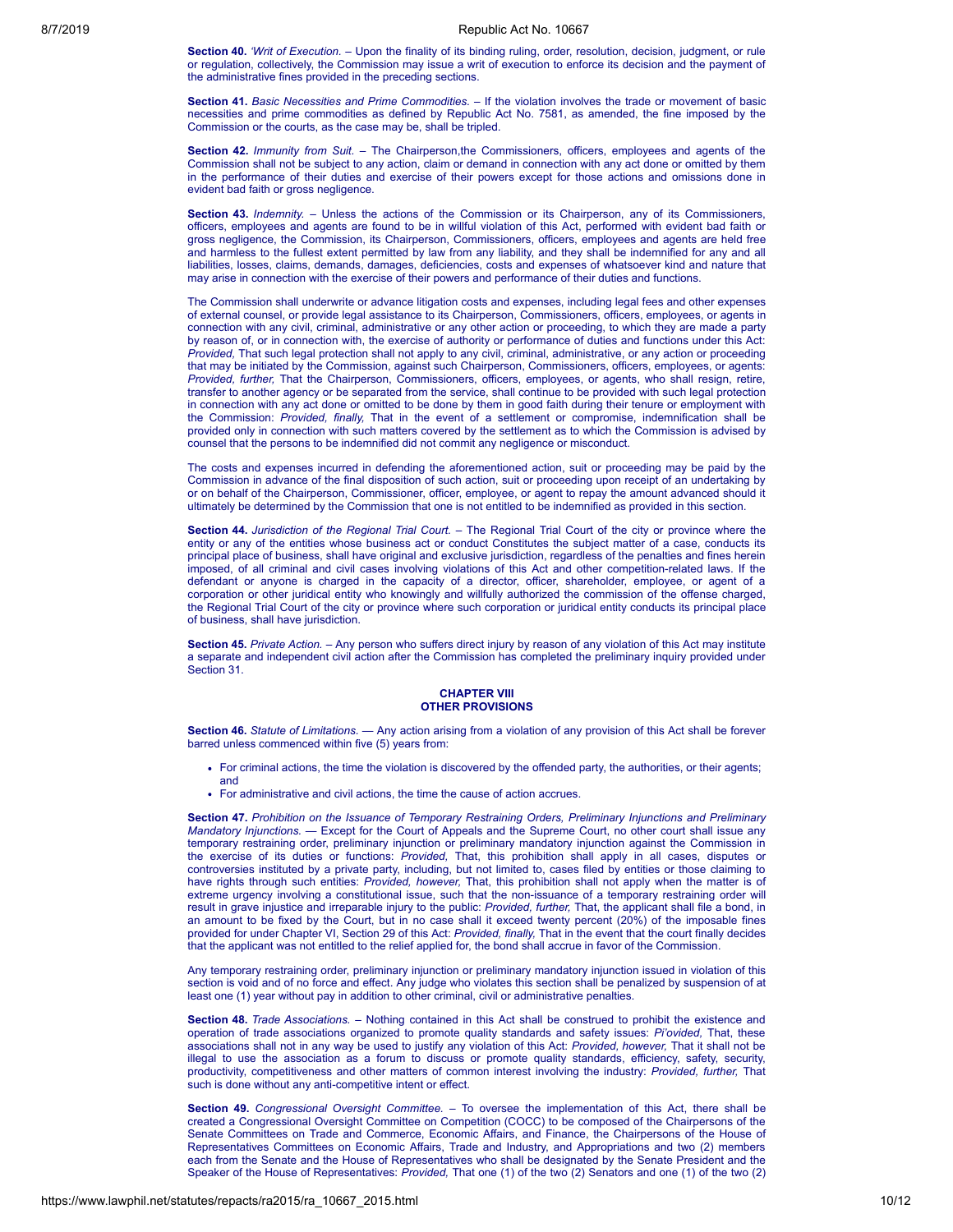House Members shall be nominated by the respective Minority Leaders of the Senate and the House of Representatives. The Congressional Oversight Committee shall be jointly chaired by the Chairpersons of the Senate Committee on Trade and Commerce and the House of Representatives Committee on Economic Affairs. The Vice Chairperson of the Congressional Oversight Committee shall be jointly held by the Chairpersons of the Senate Committee on Economic Affairs and the House of Representatives Committee on Trade and Industry.

The Secretariat of the COCC shall be drawn from the existing personnel of the Senate and House of Representatives committees comprising the Congressional Oversight Committee.

#### **CHAPTER IX FINAL PROVISIONS**

**Section 50.** *Implementing Rules and Regulations. —* Within one hundred eighty (180) days from the effectivity of this Act, the Commission, in consultation with the DOJ-OFC and concerned sector regulators shall promulgate the necessary implementing rules and regulations for the implementation of this Act: *Provided,* That, the Commission may revise such implementing rules and regulations as it deems necessary: *Provided, however,* That such revised implementing rules and regulations shall only take effect fifteen (15) days following its publication in two (2) newspapers of general circulation.

**Section 51.** *Appropriations and Use of Fees, Charges and Penalties. –* The initial budgetary requirements of the Commission of three hundred million pesos (P300,000,000.00) is hereby appropriated.

All fees, fines, penalties collected by the Commission shall not be retained by the Commission, but will be remitted to the National Treasury and shall accrue to the general funds.

Such funds necessary for the continuous and effective operation of the Commission shall be included in the annual General Appropriations Act.

**Section 52.** *Transparency Clause. —* Final decisions, orders and rulings of the Commission shall be published on the official website subject to Section 34 of this Act.

Records of public proceedings shall be made available to the public subject to Section 34 of this Act.

**Section 53.** *Transitional Clause.* — In order to allow affected parties time to renegotiate agreements or restructure their business to comply with the provisions of this Act, an existing business structure, conduct, practice or any act that may be in violation of this Act shall be subject to the administrative, civil and criminal penalties prescribed herein only if it is not cured or is continuing upon the expiration of two (2) years after the effectivity of this Act: *Provided,* That this section shall not apply to administrative, civil and criminal proceedings against anticompetitive agreement or conduct, abuse of dominant position, and anti-competitive mergers and acquisitions, initiated prior to the entry into force of this Act: *Provided, further,* That during the said two (2)-year period, the government shall undertake an advocac program to inform the general public of the provisions of this Act.

**Section 54.** *Separability Clause.* – If any clause, sentence, section or part of this Act shall be adjudged by a court of competent jurisdiction to be invalid, such judgment shall not affect, impair or invalidate the remainder of this Act, but shall be confined in its operation to the clause, sentence, paragraph, section, or part thereof directly involved in the controversy.

**Section 55.** *Repealing Clause.* – The following laws, and all other laws, decrees, executive orders and regulations, or part or parts thereof inconsistent with any provision of this Act, are hereby repealed, amended or otherwise modified accordingly:

(a) Article 186 of Act No. 3815, otherwise known as the Revised Penal Code: *Provided,* That violations of Article 186 of the Revised Penal Code committed before the effectivity of this Act may continue to be prosecuted unless the same have been barred by prescription, and subject to the procedure under Section 31 of this Act;

(b) Section 4 of Commonwealth Act No. 138;

(c) Section 43(u) on Functions of the ERC of Republic Act No. 9136, entitled "An Act Ordaining Reforms in the Electric Power Industry, Amending for the Purpose Certain Laws and for Other Purposes", otherwise known as the "Electric Power Industry Reform Act of2001", insofar as the provision thereof is inconsistent with this Act;

(d) Section 24 on Illegal Acts of Price Manipulation and Section 25 on Penalty for Illegal Acts of Price Manipulation of Republic Act No. 9502, entitled "An Act Providing for Cheaper and Quality Medicines, Amending for the Purpose Republic Act No. 8293 or the Intellectual Property Code, Republic Act No. 6675 or the Generics Act of 1988, and Republic Act No. 5921 or the Pharmacy Law, and for Other Purposes", otherwise known as the "Universally Accessible Cheaper and Quabrty Medicines Act of 2008". insofar as the provisions thereof are inconsistent with this Act; and

(e) Executive Order No. 45, Series of 2011, Designating the Department of Justice as the Competition Authority, Department of Justice Circular 005 Series of 2015, and other related issuances, insofar as they are inconsistent with the provisions of this Act.

**Section 56.***Effectivity Clause. –* This Act shall take effect fifteen (15) days following its publication in the *Official Gazette* or at least two (2) national newspapers of general circulation. Notwithstanding any provision herein, this Act shall have no retroactive effect.

Approved,

(Sgd.) **FELICIANO BELMONTE JR.** *Speaker of the House of Representatives*

(Sgd.) **FRANKLIN M. DRILON** *President of the Senate*

This Act which is a consolidation of Senate Bill No. 2282 and House Bill No. 5286 was finally passed by the Senate and the House of Representatives on June 10, 2015.